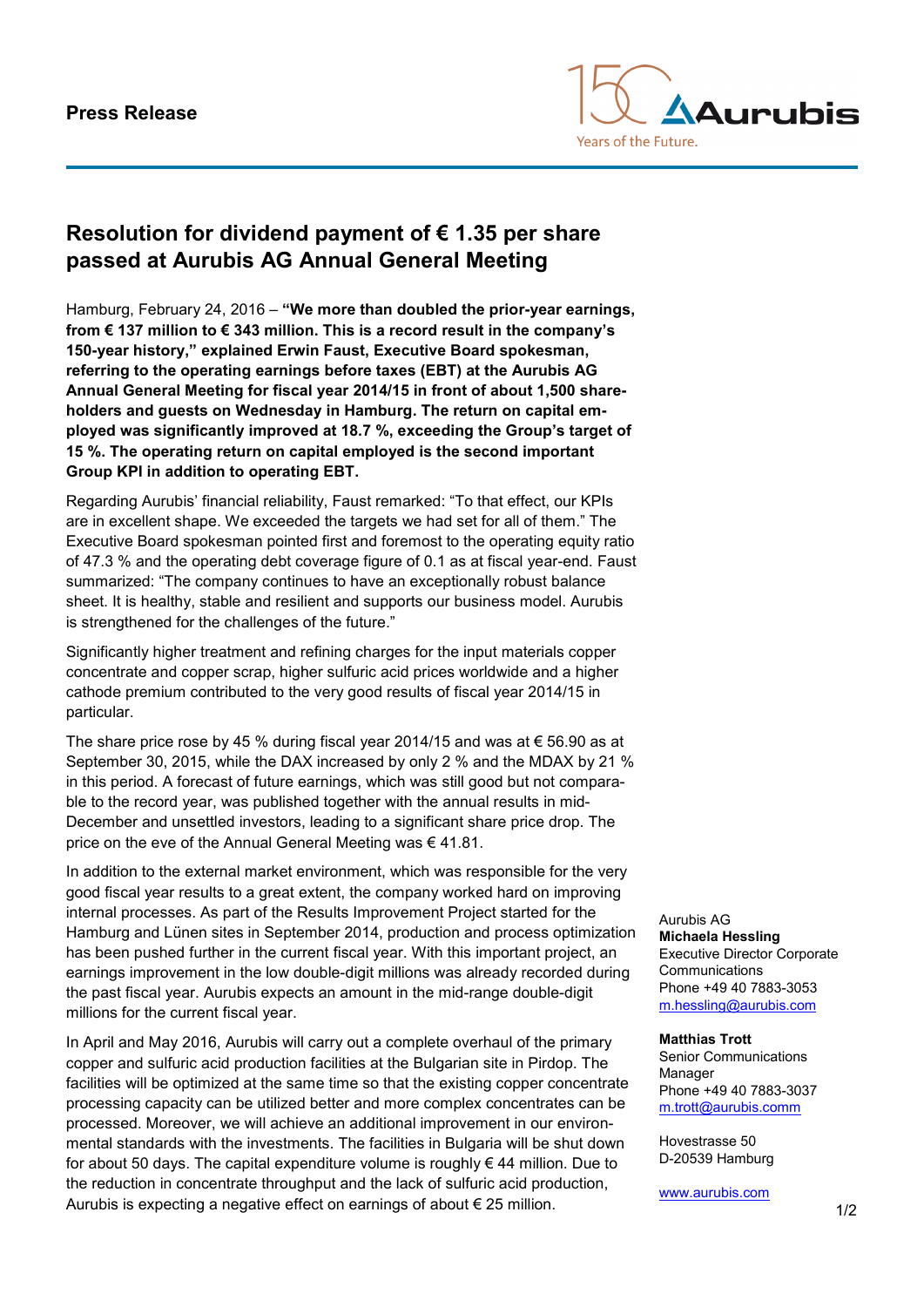

With regards to China's influence on Aurubis' business, Faust explained that larger exports of copper from China to Europe were not expected since China is primarily a net importer of copper cathodes. The output from local smelters doesn't even cover national demand. Furthermore, China doesn't have many copper ore deposits and has to import copper concentrates. The weaker copper demand in China impacts Aurubis' business, however. This strains the global cathode premiums and the copper price. "We will continue to observe the developments in China very closely in the future **–** our direct business activities are only influenced to a limited extent," commented the Executive Board spokesman.

"For me, sustainability is not just a buzzword. It is an issue that we take seriously at Aurubis. The focus is on aligning the environment, people and the economy," Faust said. Companies' social and ecological criteria are not only increasingly important for Aurubis and its customers but also for investors. The Executive Board spokesman mentioned the notable investors' initiative for environmental protection, the "Carbon Disclosure Project". The initiative concentrates on climate protection and efficient energy use. In November 2015, Aurubis was distinguished as the "Best Newcomer" in the Carbon Disclosure Project. Faust said that this honor was proof of Aurubis' innovation capacity and an incentive to keep up its efforts in the issues of  $CO<sub>2</sub>$  reduction and energy and resource efficiency. In addition to a number of other activities, a Sustainability Week for the apprentices took place for the first time in fall 2015.

Regarding the outlook for the current fiscal year 2015/16, Faust explained: "In our market environment and in light of the shutdown in Pirdop, we will not be able to repeat our record results of the previous year. Nevertheless, we expect good earnings for the current fiscal year."

Aurubis is celebrating its 150th anniversary in 2016! Not many companies can look back on such a long, interesting, varied and successful history. On this occasion, a book outlining Aurubis' 150-year history is being produced in cooperation with a historical commission. The book, which includes many interesting aspects of the company's history and of course quite a bit of Hamburg's economic history, will be available wherever books are sold following the company anniversary on April 28.

The attendees of the Annual General Meeting accepted the recommendation of the Supervisory Board and the Executive Board to issue a dividend of  $\epsilon$  1.35 per share (previous year:  $\epsilon$  1.00) to the shareholders. The payout ratio is therefore 53 % related to the unappropriated earnings of Aurubis AG (previous year: 51 %) and aligns with the current dividend policy. The dividend yield on the basis of the XETRA closing price of  $\epsilon$  56.90 as at September 30, 2015 is 2.4 % (previous year: 2.6 %).

All of the other proposals that were put to a vote were passed with a large majority at the Annual General Meeting as well.

About 57.90 % of the share capital with voting rights was present at this year's Annual General Meeting.